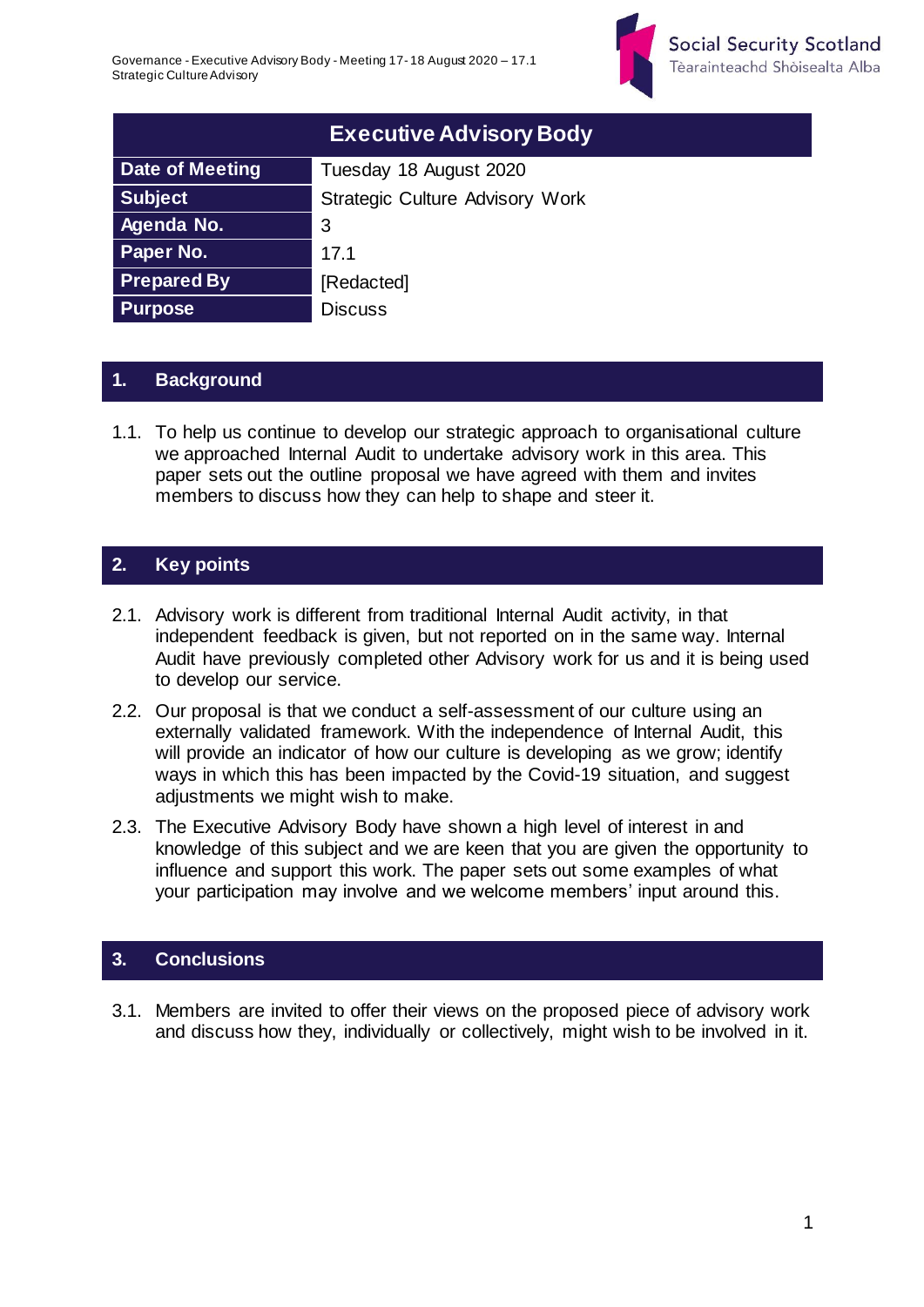

## **4. GOVERNANCE CHECKLIST**

#### **Please ensure that you detail which Corporate Plan Strategic Objective the paper contributes to. These strategic considerations should be use to assist you with the content of your paper.**

| <b>Strategic Objective</b>                                                                                                   | <b>Contribution</b>                                                                                                                                                                     |
|------------------------------------------------------------------------------------------------------------------------------|-----------------------------------------------------------------------------------------------------------------------------------------------------------------------------------------|
| Dignity, fairness and<br>respect                                                                                             | Our work in this area is driven by our desire to provide a<br>service with dignity, fairness and respect at its core. We<br>are looking to design structures and processes that support |
| Delivering a service with                                                                                                    | and enable that.                                                                                                                                                                        |
| dignity, fairness and respect<br>at its core.                                                                                |                                                                                                                                                                                         |
| <b>Equality and tackling</b>                                                                                                 |                                                                                                                                                                                         |
| poverty                                                                                                                      |                                                                                                                                                                                         |
| Promoting equality and<br>tackling poverty.                                                                                  |                                                                                                                                                                                         |
| <b>Efficiency and alignment</b>                                                                                              |                                                                                                                                                                                         |
| Ensuring efficiency and<br>aligning our activities with<br>wider public sector for the<br>benefit of the people we<br>serve. |                                                                                                                                                                                         |
| Economy, society and<br>environment                                                                                          |                                                                                                                                                                                         |
|                                                                                                                              |                                                                                                                                                                                         |
| Contributing to our                                                                                                          |                                                                                                                                                                                         |
| economy, society and                                                                                                         |                                                                                                                                                                                         |
| protection of our<br>environment.                                                                                            |                                                                                                                                                                                         |

#### **State here how the paper considers these areas and any consultation undertaken in the agency. Only complete the section(s) relevant to your paper.**

| <b>Strategic</b><br>consideration | <b>Impact</b> |
|-----------------------------------|---------------|
| Environment                       |               |
| Governance                        |               |
| Data                              |               |
| Finance                           |               |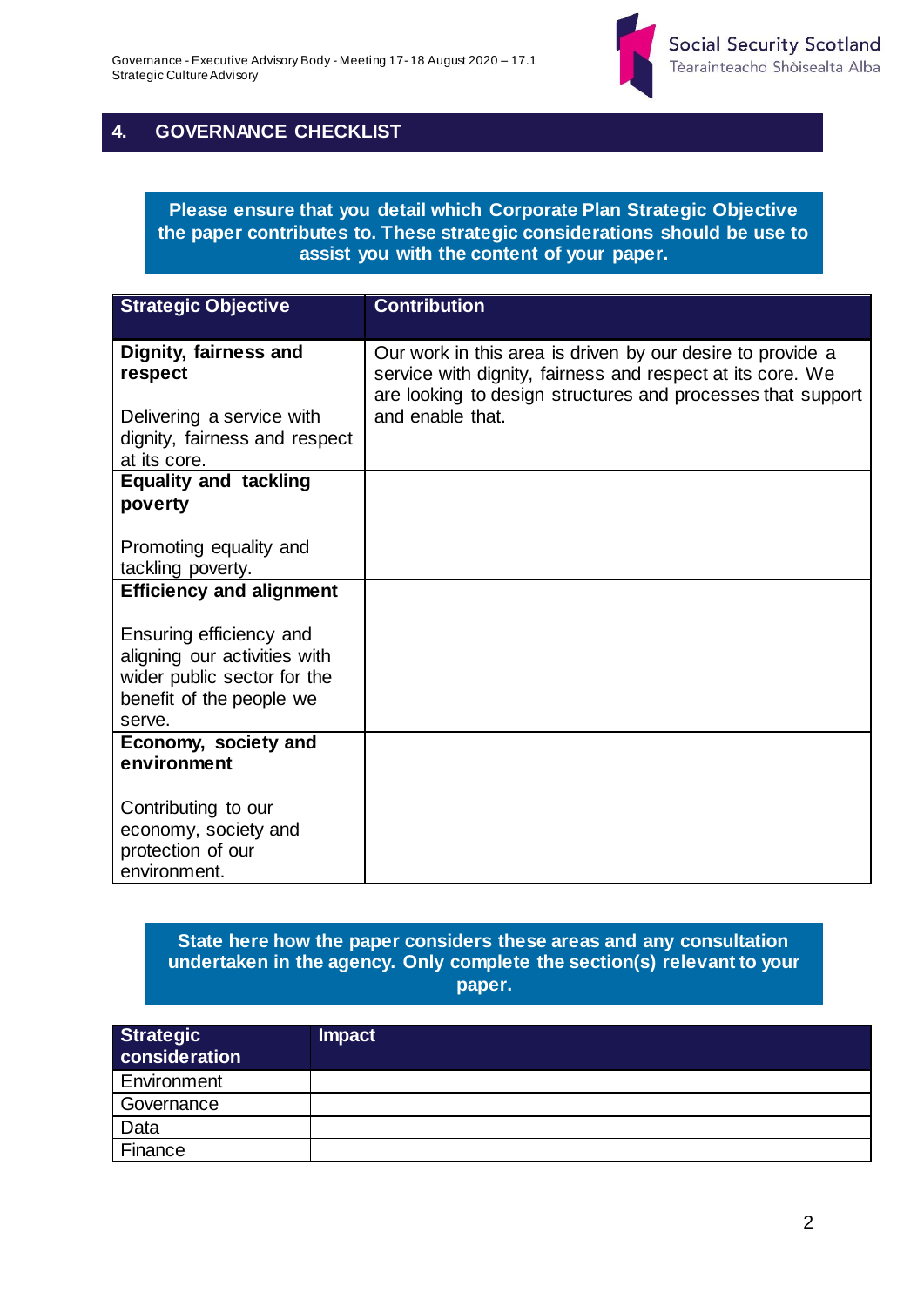

| <b>Strategic</b><br>consideration | <b>Impact</b>                                                                                                                                                                                                                                                                                                                                                                                                                                                                                                                                                                                   |
|-----------------------------------|-------------------------------------------------------------------------------------------------------------------------------------------------------------------------------------------------------------------------------------------------------------------------------------------------------------------------------------------------------------------------------------------------------------------------------------------------------------------------------------------------------------------------------------------------------------------------------------------------|
| <b>Staff</b>                      | By its nature, organisational culture touches upon all of these<br>areas. However, its biggest impact is arguably on our people and<br>how they feel. Whilst our very positive People Survey results<br>suggest that our culture is having a generally positive impact, we<br>need to keep this under constant review. We also need to ensure<br>our people are involved in work we do in this area. What is their<br>view of what our culture is like? But at the same time we need to<br>be aware of how frequently we have been surveying them<br>recently and guard against survey fatigue. |
| <b>Equalities</b>                 |                                                                                                                                                                                                                                                                                                                                                                                                                                                                                                                                                                                                 |
| <b>Estates</b>                    |                                                                                                                                                                                                                                                                                                                                                                                                                                                                                                                                                                                                 |
| Communications and                |                                                                                                                                                                                                                                                                                                                                                                                                                                                                                                                                                                                                 |
| Presentation                      |                                                                                                                                                                                                                                                                                                                                                                                                                                                                                                                                                                                                 |

### **Impact Assessment**

**n/a**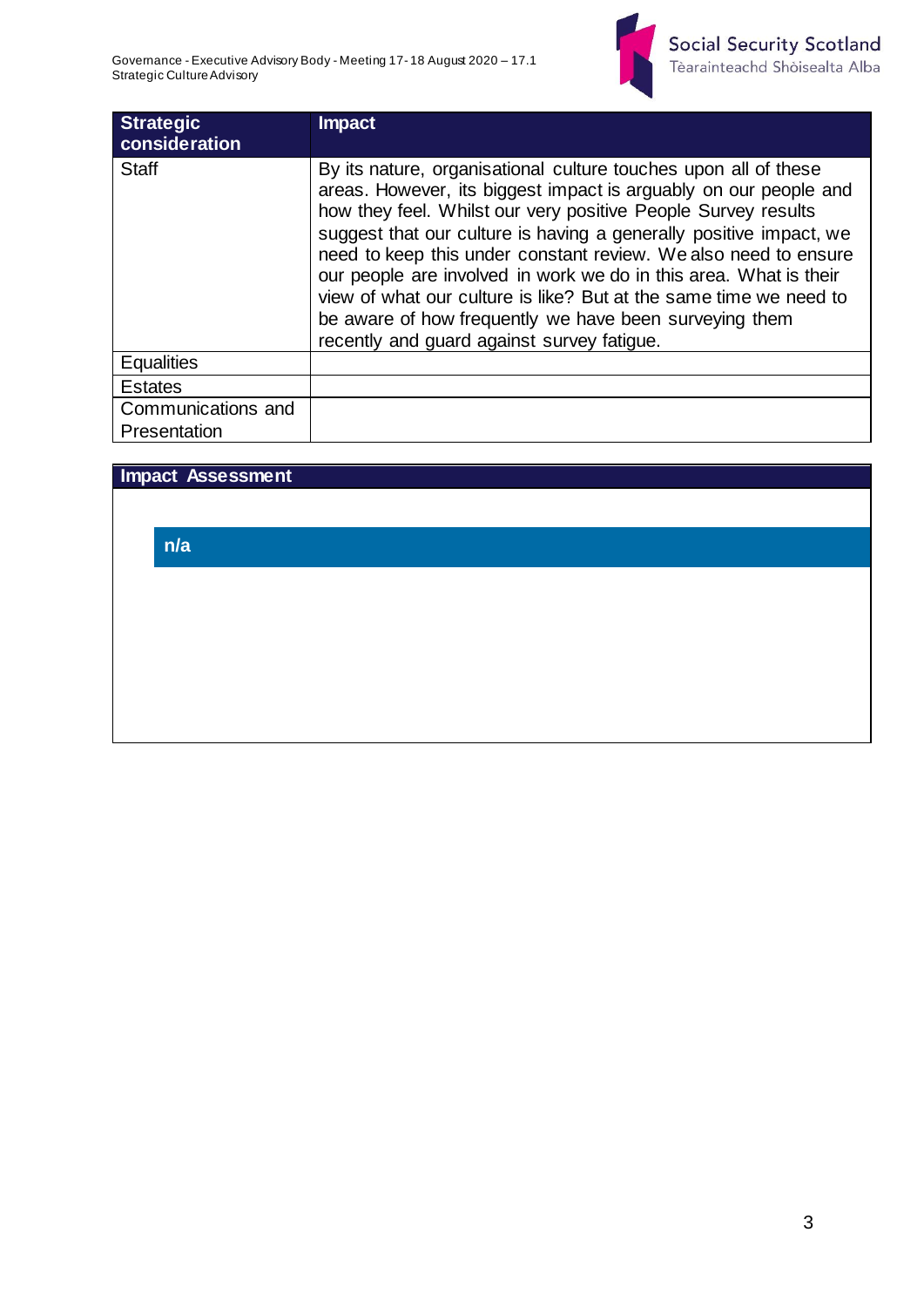

# **Background**

Last year we presented a paper to this group on our strategic approach to culture and the framework we had developed to support our vision of delivering a service with Dignity, Fairness and Respect. Since then we received a recommendation from our Gateway Review that we:

"Undertake work to identify and verbalise the existing culture then establish a strategy for perpetuating and embedding the core elements of that culture in all onboarding activities".

To help us respond to this recommendation, whilst also building on earlier work and assessing the impact of Covid-19 on our ways of working, we approached Internal Audit to undertake advisory work in relation to Strategic Culture.

# **What is Internal Audit advisory work?**

In addition to undertaking Internal Audit Reviews, the Internal Audit Directorate offer an advisory service which we have used to help inform a number of areas within the organisation. Advisory work is less formal than a review, where independent feedback and opinions are given, but not reported on in the same way as a review is to the Audit and Assurance Committee and Audit Scotland. There is no formal report, but a management letter may be provided to outline any feedback provided.

# **What is being proposed for this advisory work?**

From discussions with the Internal Audit Team it was agreed that a self-assessment, facilitated by Internal Audit, would support us to respond to the Gateway Review recommendation. Internal Audit can assist with understanding what our culture is currently like, where challenges may exist and where improvements can be made. It is proposed that this in-depth evaluation would be undertaken through an all staff survey alongside focus groups facilitated by Internal Audit. There are several models available for undertaking this. Internal Audit's preference would be to utilise the McKinsey 7-S Framework, which they have used for similar work with Disclosure Scotland and Food Standards Scotland.

The McKinsey model is based on the theory that there are seven core elements which interrelate to form an organisation's culture, as follows: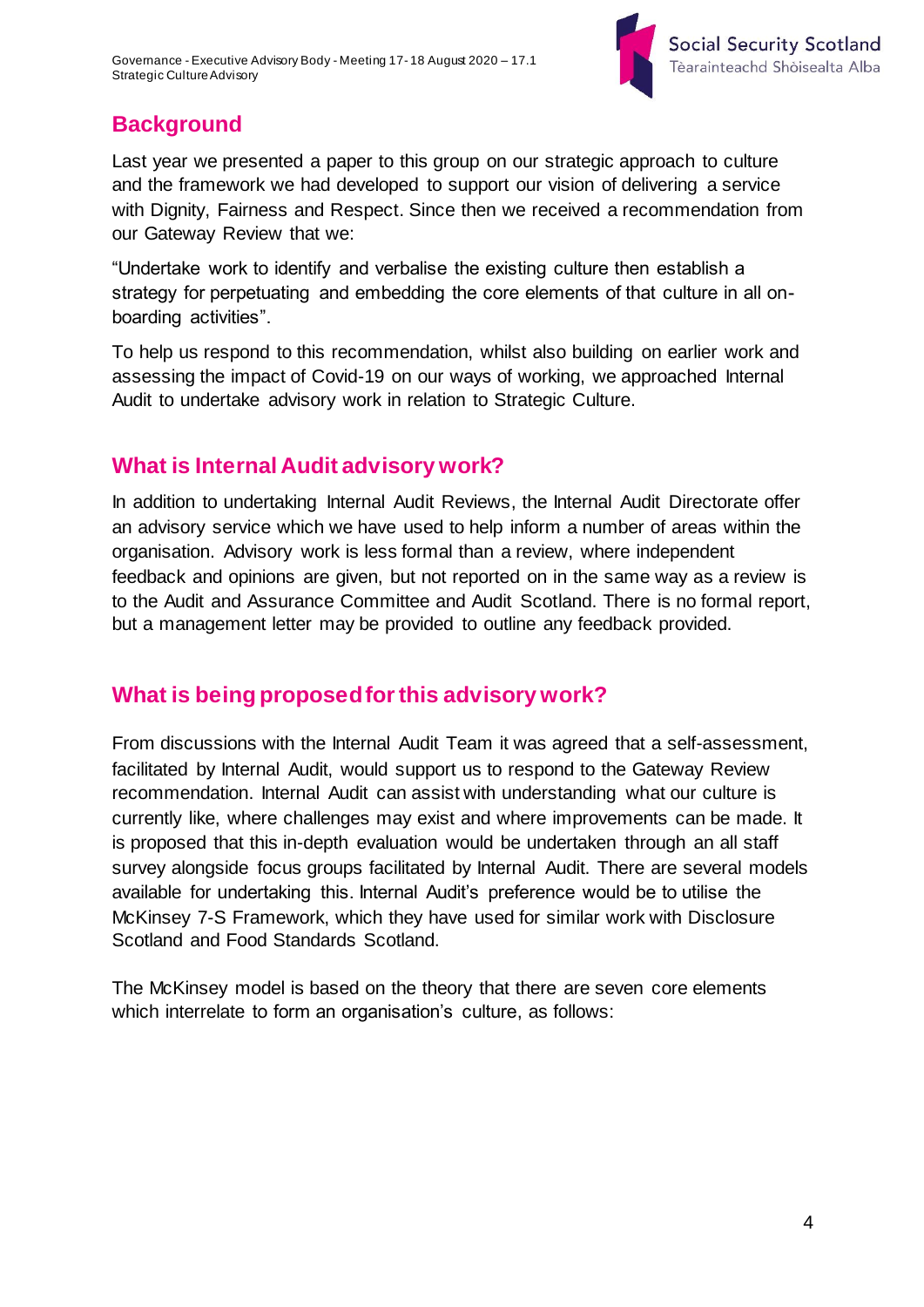Governance - Executive Advisory Body - Meeting 17- 18 August 2020 – 17.1 Strategic Culture Advisory





The framework is split into three hard tangible elements:

- Strategy: the organisation's strategy, vision, mission and values are incorporated into strategic and operational planning, including risk management, monitoring and reporting.
- Structure: Structure of the organisation supports the delivery of strategic objectives.
- Systems: Systems, formal procedures and processes support the organisation in delivering strategic objectives.

There are three softer, less tangible elements:

- Style: Style of Leadership within the organisation supports shared values and culture.
- Skills: Staff have the required skills, abilities and competencies to deliver the organisation's strategy.
- Staff: Staff strengths and weaknesses within the organisation are understood and staff are appropriately supported to deliver strategic objectives in a changing environment.

And one central element:

- Shared Values: Shared Values outlined in Social Security Scotland's vision fosters cohesiveness and solidarity.
- 1. Colleague Survey

For the first stage, self-assessment, it is proposed to develop a survey and invite all colleagues to complete this. The aim would be to get a whole organisation vision of our culture.

Social Security Scotland colleagues completing the survey will be asked a series of questions that consider how these seven elements are occurring within Social Security Scotland.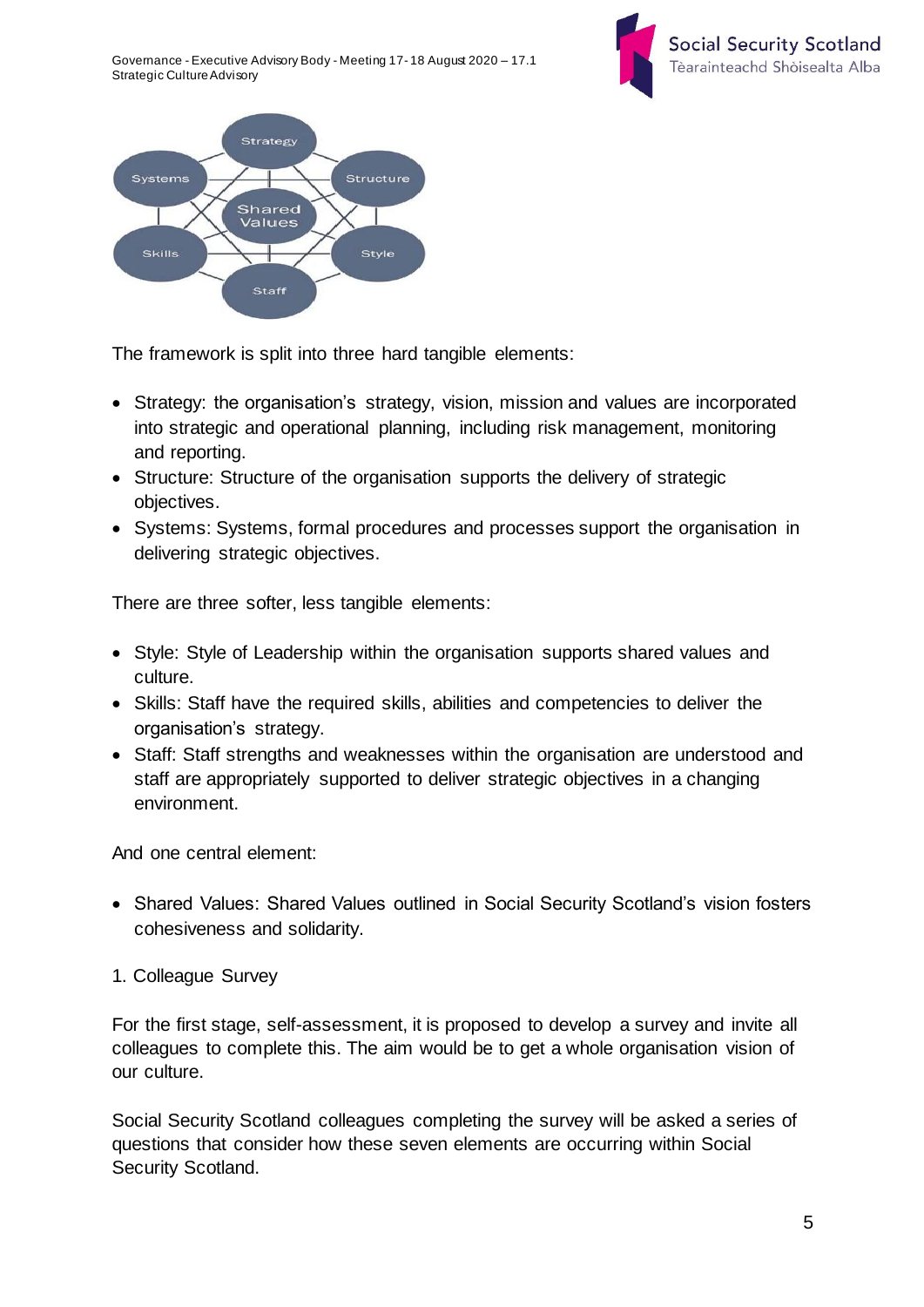

## 2. Focus Groups

After the survey, Internal Audit would establish a number of focus groups to look in more detail at how the seven elements apply to Social Security Scotland. We will need to decide how these individuals are selected, but the groups would be comprised of individuals from across the organisation and include a representative mix of grades.

### 3. Evaluation

Based on the responses, Internal Audit will be able to evaluate the links between the seven elements and consider how aligned they are. The focus will be on identifying how best to support us in the future in order to maintain the positive culture, ensuring this is embedded throughout the organisation and advising on how it can be sustained through the current situation (as well as through the future growth and change that will take place).

## **Involvement of non-executive members in this work**

From previous discussions, it is clear that organisational culture is something that is of interest to our non-executive members and a subject where you have experience, expertise and passion.

A particular function of the Executive Advisory Body is to support Social Security Scotland in operating in an open, accountable, and responsible way, with the business conducted ethically, and with observance of good practice in relation to equality and diversity. We would therefore encourage your support and input with this piece of work.

Internal Audit have confirmed that it is perfectly appropriate for the Executive Advisory Body to provide advice in this area, but as it hasn't been done in the past within the organisation, there isn't a blueprint to follow. We would therefore welcome a discussion around how members wish to be involved and would be most effectively engaged.

## **Questions for us to explore with our non-executive members**

Do members have experience in using this particular methodology to support organisational culture? Do you have any particular views on any potential merits or drawbacks of the approach?

Looking further ahead, what role do members see for the Executive Advisory Body either as a collective group or as individuals, for example: